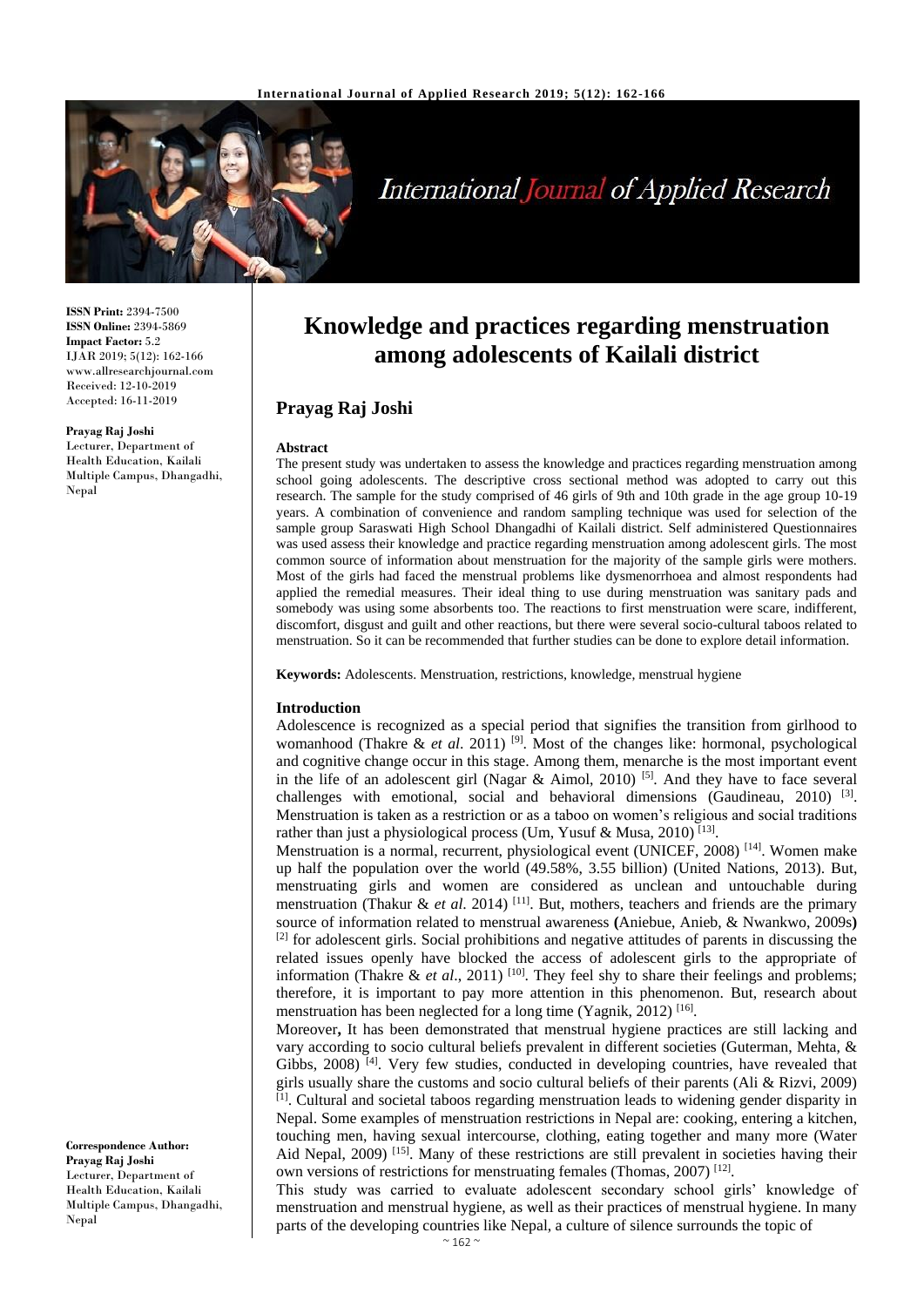menstruation and related issues (Singh, 2006) [8]. As a result many young girls lack appropriate and sufficient information regarding menstrual hygiene. This may result in incorrect and unhealthy behavior during their menstrual period. Poor personal hygiene and unsafe sanitary conditions result in the girls facing many gynecological problems (Shanbhag, 2012)<sup>[6]</sup>.

Menstruation and its practices are still clouded by taboos and socio-cultural restrictions resulting in adolescent girls remaining ignorant of the scientific facts and hygienic health practices, which sometimes result into adverse health outcomes (Shokry, Allah, Elsayed and Elsabagh, 2011)<sup>[7]</sup>. Our traditional society discourages open discussion on these issues. Such type of study will help to plan and implement necessary educational program or interventions to create awareness and prioritize problems.

#### **Methods**

This was a descriptive cross sectional study carried out in educational year 2018-2019 A.D. Dhangadhi Sub metropolitan city Kailali district was chosen as per convenience as it is the resident area of this researcher. The study was conducted in Saraswati High School Manehara which was selected randomly. Total 46 students of 9 and 10 grade from the age group 10 to 19 years and those who already had menarche were included in the study. Age of the girls was ascertained from school records and rounded off to nearest completed year. A predesigned, pre-tested structured questionnaire regarding perceptions and practices about menstruation was provided which included questions related to awareness about menstruation, source of information regarding menstruation, taboos and restrictions as result of hygiene during menstruation. The queries of respondents were answered by principal researcher during study. Oral consent was taken from respondents and assent from concerned school authority as an ethical consideration. Data were entered into Microsoft Excel and then transferred to Statistical Package for Social Sciences (SPSS) 20.0 version. Descriptive statistics like frequency, mean, standard deviation and percentage were used.

#### **Results**

On the basis of asked questionnaire, the responses of the respondents are presented below. The questions were mainly based on their demographic characteristics, their attitude towards menstruation, practice and adopted remedial measures.

|                                                           | "haracteristics Categories Frequencies Percenta |  |  |
|-----------------------------------------------------------|-------------------------------------------------|--|--|
| Table 1: Socio demographic characteristics of respondents |                                                 |  |  |

| <b>Characteristics</b> | <b>Categories</b>        | <b>Frequencies</b> | Percentage |
|------------------------|--------------------------|--------------------|------------|
|                        | $10-14$ years            | 19                 | 41.30      |
| Age                    | $15-19$ years            | 27                 | 58.69      |
|                        | Hindu                    | 42                 | 91.30      |
|                        | Christian                | 3                  | 6.52       |
| Religion               | Islam                    |                    |            |
|                        | <b>Buddhist</b>          |                    | 2.17       |
|                        | <b>Brahmin</b>           | 10                 | 21.73      |
| Ethnicity              | Chhetri                  | 8                  | 17.39      |
|                        | <b>Ethnic Minorities</b> | 20                 | 43.47      |
|                        | Dalit                    | 8                  | 17.39      |
| Total                  |                          | 46                 |            |

Table 1 shows that the demographic characteristics of the respondents. According to this table more than of the respondents 27 out of 46 (58.69%) were in late adolescence

and rest of were in early adolescence. Similarly, almost of the respondents 42(91.3%) were Hindus followed by Christian 3 (6.52%) and 1 (2.17%) were Buddhist and most of the respondents were from ethnic group 20(43.47%) and followed by the Brahmin 10 (21.73%).

| <b>Categories</b>      |                                                                                                                                                                                                                                                                                                                                                                                                                                                                                                                                                                                    |                                                                                                                                                                                                                                                                                                |
|------------------------|------------------------------------------------------------------------------------------------------------------------------------------------------------------------------------------------------------------------------------------------------------------------------------------------------------------------------------------------------------------------------------------------------------------------------------------------------------------------------------------------------------------------------------------------------------------------------------|------------------------------------------------------------------------------------------------------------------------------------------------------------------------------------------------------------------------------------------------------------------------------------------------|
|                        |                                                                                                                                                                                                                                                                                                                                                                                                                                                                                                                                                                                    |                                                                                                                                                                                                                                                                                                |
| blood flows from       |                                                                                                                                                                                                                                                                                                                                                                                                                                                                                                                                                                                    | 41.30                                                                                                                                                                                                                                                                                          |
| vagina for 4-5 days in |                                                                                                                                                                                                                                                                                                                                                                                                                                                                                                                                                                                    |                                                                                                                                                                                                                                                                                                |
| matured female         |                                                                                                                                                                                                                                                                                                                                                                                                                                                                                                                                                                                    |                                                                                                                                                                                                                                                                                                |
|                        |                                                                                                                                                                                                                                                                                                                                                                                                                                                                                                                                                                                    | 17.39                                                                                                                                                                                                                                                                                          |
|                        |                                                                                                                                                                                                                                                                                                                                                                                                                                                                                                                                                                                    |                                                                                                                                                                                                                                                                                                |
|                        |                                                                                                                                                                                                                                                                                                                                                                                                                                                                                                                                                                                    |                                                                                                                                                                                                                                                                                                |
| every adolescent       | 7                                                                                                                                                                                                                                                                                                                                                                                                                                                                                                                                                                                  | 15.21.                                                                                                                                                                                                                                                                                         |
| female                 |                                                                                                                                                                                                                                                                                                                                                                                                                                                                                                                                                                                    |                                                                                                                                                                                                                                                                                                |
| A sign of maturity     | 7                                                                                                                                                                                                                                                                                                                                                                                                                                                                                                                                                                                  | 15.21                                                                                                                                                                                                                                                                                          |
| Do not know            | 5                                                                                                                                                                                                                                                                                                                                                                                                                                                                                                                                                                                  | 10.86                                                                                                                                                                                                                                                                                          |
| Mother                 | 26                                                                                                                                                                                                                                                                                                                                                                                                                                                                                                                                                                                 | 60.46                                                                                                                                                                                                                                                                                          |
| Friends                | 5                                                                                                                                                                                                                                                                                                                                                                                                                                                                                                                                                                                  | 10.86                                                                                                                                                                                                                                                                                          |
| Teachers               | 1                                                                                                                                                                                                                                                                                                                                                                                                                                                                                                                                                                                  | 2.17                                                                                                                                                                                                                                                                                           |
|                        | $\overline{0}$                                                                                                                                                                                                                                                                                                                                                                                                                                                                                                                                                                     | $\overline{0}$                                                                                                                                                                                                                                                                                 |
|                        | $\overline{0}$                                                                                                                                                                                                                                                                                                                                                                                                                                                                                                                                                                     | 0                                                                                                                                                                                                                                                                                              |
|                        | 29                                                                                                                                                                                                                                                                                                                                                                                                                                                                                                                                                                                 | 60.04                                                                                                                                                                                                                                                                                          |
|                        | 8                                                                                                                                                                                                                                                                                                                                                                                                                                                                                                                                                                                  | 17.39                                                                                                                                                                                                                                                                                          |
|                        |                                                                                                                                                                                                                                                                                                                                                                                                                                                                                                                                                                                    | 19.56                                                                                                                                                                                                                                                                                          |
|                        |                                                                                                                                                                                                                                                                                                                                                                                                                                                                                                                                                                                    | $\theta$                                                                                                                                                                                                                                                                                       |
|                        |                                                                                                                                                                                                                                                                                                                                                                                                                                                                                                                                                                                    | 36.95                                                                                                                                                                                                                                                                                          |
|                        | 3                                                                                                                                                                                                                                                                                                                                                                                                                                                                                                                                                                                  | 6.52                                                                                                                                                                                                                                                                                           |
|                        |                                                                                                                                                                                                                                                                                                                                                                                                                                                                                                                                                                                    |                                                                                                                                                                                                                                                                                                |
|                        |                                                                                                                                                                                                                                                                                                                                                                                                                                                                                                                                                                                    | 32.60                                                                                                                                                                                                                                                                                          |
|                        |                                                                                                                                                                                                                                                                                                                                                                                                                                                                                                                                                                                    | 8.69                                                                                                                                                                                                                                                                                           |
|                        |                                                                                                                                                                                                                                                                                                                                                                                                                                                                                                                                                                                    | 8.69                                                                                                                                                                                                                                                                                           |
|                        |                                                                                                                                                                                                                                                                                                                                                                                                                                                                                                                                                                                    | 10.86                                                                                                                                                                                                                                                                                          |
|                        |                                                                                                                                                                                                                                                                                                                                                                                                                                                                                                                                                                                    | 19.56                                                                                                                                                                                                                                                                                          |
|                        |                                                                                                                                                                                                                                                                                                                                                                                                                                                                                                                                                                                    | 20.08                                                                                                                                                                                                                                                                                          |
|                        |                                                                                                                                                                                                                                                                                                                                                                                                                                                                                                                                                                                    | 54.34                                                                                                                                                                                                                                                                                          |
|                        |                                                                                                                                                                                                                                                                                                                                                                                                                                                                                                                                                                                    | 60.04                                                                                                                                                                                                                                                                                          |
|                        |                                                                                                                                                                                                                                                                                                                                                                                                                                                                                                                                                                                    | 4.34                                                                                                                                                                                                                                                                                           |
|                        |                                                                                                                                                                                                                                                                                                                                                                                                                                                                                                                                                                                    | 17.39                                                                                                                                                                                                                                                                                          |
|                        |                                                                                                                                                                                                                                                                                                                                                                                                                                                                                                                                                                                    |                                                                                                                                                                                                                                                                                                |
|                        |                                                                                                                                                                                                                                                                                                                                                                                                                                                                                                                                                                                    | 13.04                                                                                                                                                                                                                                                                                          |
|                        |                                                                                                                                                                                                                                                                                                                                                                                                                                                                                                                                                                                    | 2.17                                                                                                                                                                                                                                                                                           |
|                        | 20                                                                                                                                                                                                                                                                                                                                                                                                                                                                                                                                                                                 | 43.47                                                                                                                                                                                                                                                                                          |
|                        |                                                                                                                                                                                                                                                                                                                                                                                                                                                                                                                                                                                    |                                                                                                                                                                                                                                                                                                |
|                        |                                                                                                                                                                                                                                                                                                                                                                                                                                                                                                                                                                                    | 10.86                                                                                                                                                                                                                                                                                          |
|                        | $\overline{2}$                                                                                                                                                                                                                                                                                                                                                                                                                                                                                                                                                                     | 4.34                                                                                                                                                                                                                                                                                           |
|                        |                                                                                                                                                                                                                                                                                                                                                                                                                                                                                                                                                                                    |                                                                                                                                                                                                                                                                                                |
|                        |                                                                                                                                                                                                                                                                                                                                                                                                                                                                                                                                                                                    | 4.34                                                                                                                                                                                                                                                                                           |
|                        |                                                                                                                                                                                                                                                                                                                                                                                                                                                                                                                                                                                    | 32.6                                                                                                                                                                                                                                                                                           |
| services               | $\overline{c}$                                                                                                                                                                                                                                                                                                                                                                                                                                                                                                                                                                     | 4.34                                                                                                                                                                                                                                                                                           |
|                        | Monthly cycle where<br>Monthly flow of dirty<br>blood from vagina<br>Natural process in<br><b>Reading Materials</b><br><b>Health Workers</b><br>Mother<br><b>Sisters</b><br>Friend<br>Lady Teachers<br>Scared/worried<br>Indifferent/<br>unconcerned<br>Discomfort<br>Disgusted/shocked<br>Guilty<br>Others<br>Undesirable<br>Unprepared<br>Satisfactory<br>Dysmenorrhoea<br><b>Loss of Appetite</b><br>Tired/Back Pain<br><b>Excessive Blood Loss</b><br>Nothing<br>Maintain Personal<br>Hygiene<br>Do not Know<br>Fruits<br>Exercise<br>Take Rest/ Sleep<br>Seek for Health Care | <b>FrequenciesPercentage</b><br>19<br>8<br>9<br>$\overline{0}$<br>17<br>15<br>$\overline{4}$<br>$\overline{4}$<br>$\overline{5}$<br>$\overline{9}$<br>$\overline{12}$<br>$\overline{25}$<br>29<br>$\overline{c}$<br>8<br>6<br>1<br>5<br><b>Drink lots of Water/Eat</b><br>$\overline{2}$<br>15 |

Table 2 shows the menstruation and its related experiences of respondents. According to this table, 19 (41.3%) respondents answered that the menstruation is the monthly cycle where blood follows from vagina for 4-5 days in matured female but 5(10.86%) of the respondents didn't know about menstruation. In the same way, majority of the respondents (60.46%) had got the information from their mothers and the first sharing person of 60% respondents was also their mother. The reactions to first menstruation were scare, indifferent, discomfort, disgust and guilt and other reactions. In which 36.95% respondents had the scared experience, 6.52% had the indifferent experience, 32.6% had discomfort experience, 8.69% had the disgusted, and 8.69% had the guilty and 10.86% had other experiences like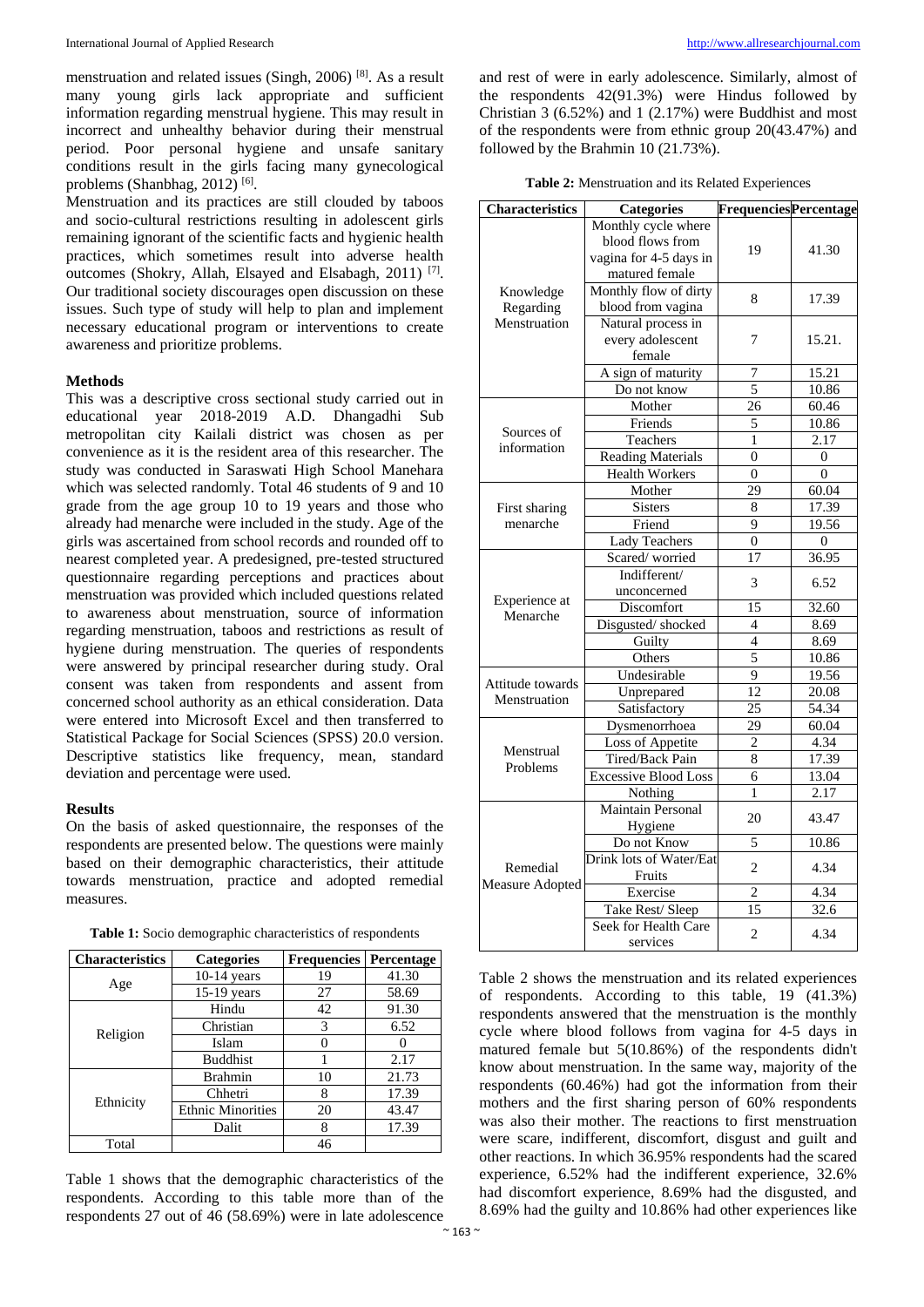surprise, depression, and fear and so on. Another question was about perception towards menstruation in which now more than half of the respondents' (54.34%) attitude was satisfactory. Similarly, more than half of the respondents (60.04%) had the experience of Dysmenorrhoea problems, 13.4% had excessive blood loss problems, 2.17% have nothing problems. Another question was about adopted remedial measures for menstruation problem, in which similar type of answer was found, but 10.86% respondents didn't know about the remedial measures of menstruation.

|  | <b>Table 3: Practices Related to Menstruation</b> |
|--|---------------------------------------------------|
|--|---------------------------------------------------|

| Sanitary Pad<br>34<br>73.91<br>Ideal Thing to Use<br>Cloth<br>24<br>52.17<br>During<br>Menstruation<br><b>Both</b><br>31<br>67.39<br>17<br>Sanitary Pad<br>36.95<br>Absorbents in<br>Cloth<br>33<br>71.73<br>Practice among the<br>15<br>Both<br>32.60<br>Respondents<br>21<br>45.65<br>Once a day<br>32<br>69.56<br>Twice a day<br>Number of<br>Absorbents changed<br>17<br>Thrice a day<br>36.95<br>in a day<br>More than once in a<br>21<br>45.65<br>day<br>Not allowed to<br>participate in<br>18<br>39.13<br>religious activities<br>Not allowed to do<br>21<br>45.65<br>household activities<br>Not allowed to touch<br>25<br>54.34<br>male member of<br>family<br>Not allowed to touch<br>22<br>47.82<br>fruit trees and battles<br><b>Traditional Practice</b><br>Use older cloths at<br>the time of<br>13<br>28.26<br>menstruation<br>Take a bath only<br>after 4 days and<br>allowed to enter<br>21<br>45.65<br>home only after 7<br>days<br>Keep far from home<br>8<br>17.39<br>and separate place<br>3<br>6.52<br>Nothing such | <b>Characteristics</b> | <b>Categories</b> | <b>FrequenciesPercentage</b> |  |
|--------------------------------------------------------------------------------------------------------------------------------------------------------------------------------------------------------------------------------------------------------------------------------------------------------------------------------------------------------------------------------------------------------------------------------------------------------------------------------------------------------------------------------------------------------------------------------------------------------------------------------------------------------------------------------------------------------------------------------------------------------------------------------------------------------------------------------------------------------------------------------------------------------------------------------------------------------------------------------------------------------------------------------------------|------------------------|-------------------|------------------------------|--|
|                                                                                                                                                                                                                                                                                                                                                                                                                                                                                                                                                                                                                                                                                                                                                                                                                                                                                                                                                                                                                                            |                        |                   |                              |  |
|                                                                                                                                                                                                                                                                                                                                                                                                                                                                                                                                                                                                                                                                                                                                                                                                                                                                                                                                                                                                                                            |                        |                   |                              |  |
|                                                                                                                                                                                                                                                                                                                                                                                                                                                                                                                                                                                                                                                                                                                                                                                                                                                                                                                                                                                                                                            |                        |                   |                              |  |
|                                                                                                                                                                                                                                                                                                                                                                                                                                                                                                                                                                                                                                                                                                                                                                                                                                                                                                                                                                                                                                            |                        |                   |                              |  |
|                                                                                                                                                                                                                                                                                                                                                                                                                                                                                                                                                                                                                                                                                                                                                                                                                                                                                                                                                                                                                                            |                        |                   |                              |  |
|                                                                                                                                                                                                                                                                                                                                                                                                                                                                                                                                                                                                                                                                                                                                                                                                                                                                                                                                                                                                                                            |                        |                   |                              |  |
|                                                                                                                                                                                                                                                                                                                                                                                                                                                                                                                                                                                                                                                                                                                                                                                                                                                                                                                                                                                                                                            |                        |                   |                              |  |
|                                                                                                                                                                                                                                                                                                                                                                                                                                                                                                                                                                                                                                                                                                                                                                                                                                                                                                                                                                                                                                            |                        |                   |                              |  |
|                                                                                                                                                                                                                                                                                                                                                                                                                                                                                                                                                                                                                                                                                                                                                                                                                                                                                                                                                                                                                                            |                        |                   |                              |  |
|                                                                                                                                                                                                                                                                                                                                                                                                                                                                                                                                                                                                                                                                                                                                                                                                                                                                                                                                                                                                                                            |                        |                   |                              |  |
|                                                                                                                                                                                                                                                                                                                                                                                                                                                                                                                                                                                                                                                                                                                                                                                                                                                                                                                                                                                                                                            |                        |                   |                              |  |
|                                                                                                                                                                                                                                                                                                                                                                                                                                                                                                                                                                                                                                                                                                                                                                                                                                                                                                                                                                                                                                            |                        |                   |                              |  |
|                                                                                                                                                                                                                                                                                                                                                                                                                                                                                                                                                                                                                                                                                                                                                                                                                                                                                                                                                                                                                                            |                        |                   |                              |  |
|                                                                                                                                                                                                                                                                                                                                                                                                                                                                                                                                                                                                                                                                                                                                                                                                                                                                                                                                                                                                                                            |                        |                   |                              |  |
|                                                                                                                                                                                                                                                                                                                                                                                                                                                                                                                                                                                                                                                                                                                                                                                                                                                                                                                                                                                                                                            |                        |                   |                              |  |
|                                                                                                                                                                                                                                                                                                                                                                                                                                                                                                                                                                                                                                                                                                                                                                                                                                                                                                                                                                                                                                            |                        |                   |                              |  |
|                                                                                                                                                                                                                                                                                                                                                                                                                                                                                                                                                                                                                                                                                                                                                                                                                                                                                                                                                                                                                                            |                        |                   |                              |  |
|                                                                                                                                                                                                                                                                                                                                                                                                                                                                                                                                                                                                                                                                                                                                                                                                                                                                                                                                                                                                                                            |                        |                   |                              |  |
|                                                                                                                                                                                                                                                                                                                                                                                                                                                                                                                                                                                                                                                                                                                                                                                                                                                                                                                                                                                                                                            |                        |                   |                              |  |
|                                                                                                                                                                                                                                                                                                                                                                                                                                                                                                                                                                                                                                                                                                                                                                                                                                                                                                                                                                                                                                            |                        |                   |                              |  |
|                                                                                                                                                                                                                                                                                                                                                                                                                                                                                                                                                                                                                                                                                                                                                                                                                                                                                                                                                                                                                                            |                        |                   |                              |  |
|                                                                                                                                                                                                                                                                                                                                                                                                                                                                                                                                                                                                                                                                                                                                                                                                                                                                                                                                                                                                                                            |                        |                   |                              |  |
|                                                                                                                                                                                                                                                                                                                                                                                                                                                                                                                                                                                                                                                                                                                                                                                                                                                                                                                                                                                                                                            |                        |                   |                              |  |
|                                                                                                                                                                                                                                                                                                                                                                                                                                                                                                                                                                                                                                                                                                                                                                                                                                                                                                                                                                                                                                            |                        |                   |                              |  |
|                                                                                                                                                                                                                                                                                                                                                                                                                                                                                                                                                                                                                                                                                                                                                                                                                                                                                                                                                                                                                                            |                        |                   |                              |  |
|                                                                                                                                                                                                                                                                                                                                                                                                                                                                                                                                                                                                                                                                                                                                                                                                                                                                                                                                                                                                                                            |                        |                   |                              |  |
|                                                                                                                                                                                                                                                                                                                                                                                                                                                                                                                                                                                                                                                                                                                                                                                                                                                                                                                                                                                                                                            |                        |                   |                              |  |
|                                                                                                                                                                                                                                                                                                                                                                                                                                                                                                                                                                                                                                                                                                                                                                                                                                                                                                                                                                                                                                            |                        |                   |                              |  |
|                                                                                                                                                                                                                                                                                                                                                                                                                                                                                                                                                                                                                                                                                                                                                                                                                                                                                                                                                                                                                                            |                        |                   |                              |  |
|                                                                                                                                                                                                                                                                                                                                                                                                                                                                                                                                                                                                                                                                                                                                                                                                                                                                                                                                                                                                                                            |                        |                   |                              |  |
|                                                                                                                                                                                                                                                                                                                                                                                                                                                                                                                                                                                                                                                                                                                                                                                                                                                                                                                                                                                                                                            |                        |                   |                              |  |
|                                                                                                                                                                                                                                                                                                                                                                                                                                                                                                                                                                                                                                                                                                                                                                                                                                                                                                                                                                                                                                            |                        |                   |                              |  |

Multiple response questions, thus percentage does not equal to 100*.*

Sanitary pad was the ideal thing to use during menstruation for almost three fourth of the respondents (73.91%, 46), while cloth of 52.17% and both materials of 67.39% of the respondents. Similarly, majority of the respondents 71.73% used cloths, 36.95% sanitary pads and 32.60% had used both materials during menstruation. Almost half of the girls (45.65%) changed their pads once a day, in contrast to this, 69.56% changed their pads two times a day, 36.95% changed the pads thrice a day and 45.65% of the girls changed the pads more than once per day. Another question was about several traditional practices regarding menstruation. Almost half of the respondents (39.13%), reported that menstruating ladies are not allowed to participate in religious activities, 45.65% of the girls answered that we are not allowed to do household activities, and another interesting point is here, according to 54.34% girls, menstruating women are not allowed to touch male members of the family and menstruating women are not allowed to touch fruit trees, they have to use old cloths, they

have to take bath only after four days to enter into the kitchen and they have to live in shed during their period were also the responses given by them.

**Table 4:** Different Types of Restrictions Experienced By Respondents

| S.N | <b>Categories</b>                           | <b>FrequenciesPercentage</b> |       |
|-----|---------------------------------------------|------------------------------|-------|
|     | Not allowed to sleep on usual bed           |                              | 19.56 |
| 2.  | Not allowed to go to temple and<br>prayer   | 17                           | 36.95 |
| 3.  | Not allowed to touch male family<br>members |                              | 17.39 |
|     | Not allowed to do household<br>activities   | 12                           | 26.08 |
|     | Others                                      |                              |       |

Table 4 presents the description of restrictions faced by respondents during their period. This table shows that all the respondents had the restriction practice during menstruation. Among them, 19.56%) of the respondents practiced not allowed to sleep on usual bed, 36.95% of the respondents faced not to go to temple and prayer, in the same way 17.39% of the respondents practiced not to touch male members during their period and 26.08% of the respondents had experienced not allowed to do household activities.

**Table 5:** Methods of Disposal of Absorbents after Use

| <b>Categories</b>            | <b>Frequencies</b> Percentage |       |
|------------------------------|-------------------------------|-------|
| Wash cloth and dry it in Sun |                               | 54.34 |
| Burn cloth/ pad              |                               | 8.69  |
| Throw somewhere              |                               | 6.52  |
| Only dry in sunlight         |                               | 30.43 |

Table 5 presents the description of absorbent disposal methods. This table shows that 54.34% of the respondents washed cloths and dry them in sunlight for disposal, 8.69% had burnt the cloths, 6.52% reported that they practiced throwing absorbents somewhere and 30.43% of the respondents have experience of only drying in sunlight. It shows that all the respondents have the absorbent disposal experience but they have adopted the ideas which they could afford.

**Table 6:** Perception of Menstruation related Problems due to Poor Personal Hygiene

|    | <b>Categories</b>                                  | <b>FrequenciesPercentage</b> |       |
|----|----------------------------------------------------|------------------------------|-------|
|    | Irregular Menstruation/heavy<br>flow/dysmenorrhoea | 13                           | 28.46 |
|    | Environment pollution                              | 15                           | 32.60 |
| 3. | Fear of curse of God/ Unseen power                 | 13                           | 28.46 |
|    | Don't Know                                         |                              | 10.86 |

Table 6 presents that the perception of menstruation related problems due to poor personal hygiene. This table shows that 28.46% of the respondents believed the poor hygiene can cause dysmenhorrea or heavy flow, 32.60% believed that it can cause environmental pollution, similarly, 28.46% of the respondents believed that it leads to fear of curse of God and 10.86% respondents didn't know about problems occurred due to poor personal hygiene.

### **Discussion**

Menstruation is a significant process that begins in the life of a girl at the time when she enters or is about to enter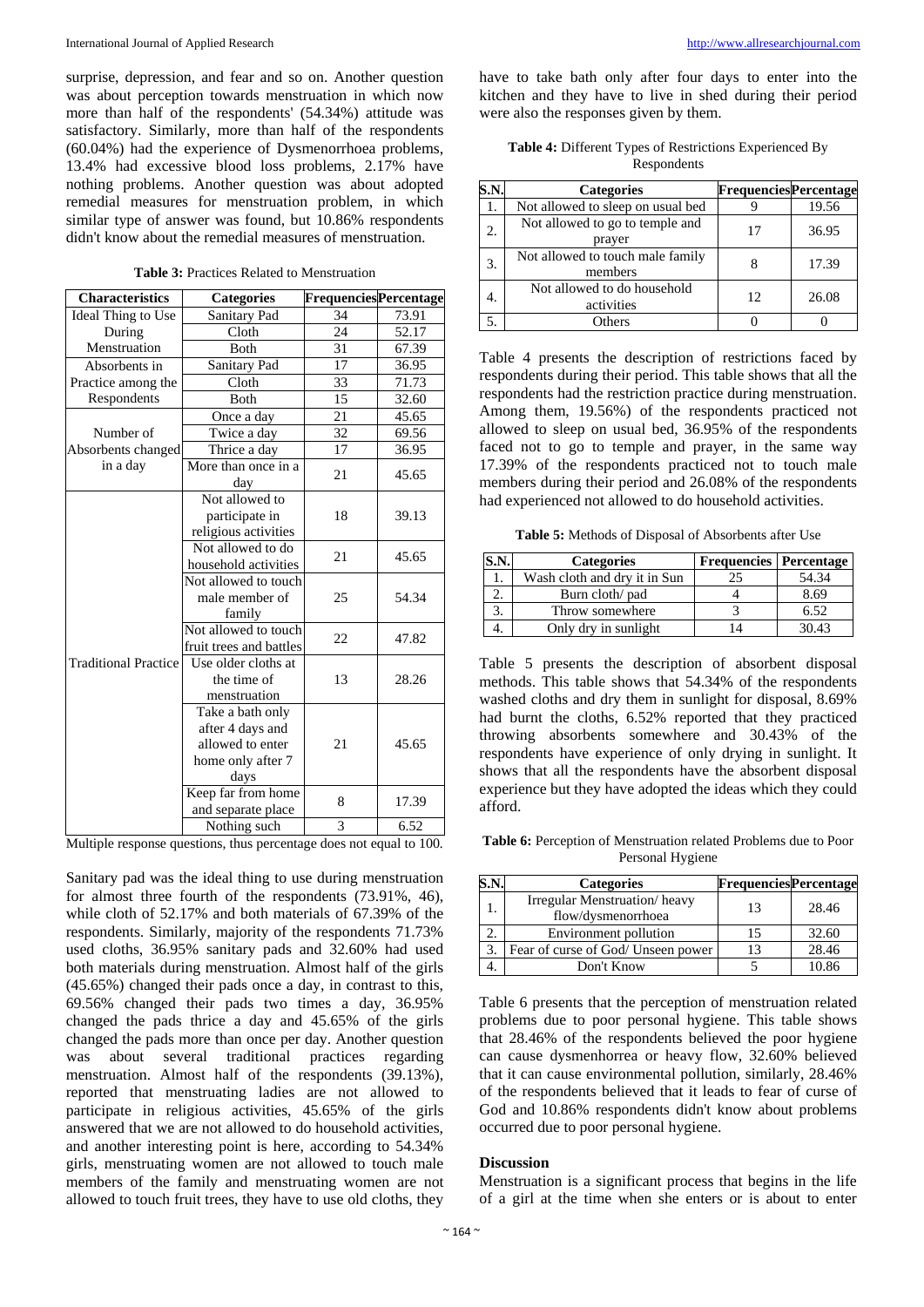adolescence. The first menstruation is often horrifying and traumatic to an adolescent girl because it usually occurs without her knowing about it.

Results show that 91.3% of the respondents were Hindus and 43.47% of the respondents were from ethnic groups. Knowledge of menstruation was also seems satisfactory. 41.3% respondents answered that the menstruation is the monthly cycle where blood follows from vagina for 4-5 days in matured female, 15.21% of the respondents believed that it is a natural process in every adolescent female and 15.21% of the respondents believed that it is a sign of maturity. But, 10.86% of the respondents had no any idea about menstruation. In the same way, majority of the respondents (60.46%) had got the information from their mothers they share their feelings with mothers. The reactions to first menstruation were scare, indifferent, discomfort, disgust and guilt and other reactions. In which 36.95% respondents had the scared experience, 6.52% had the indifferent experience, 32.6% had discomfort experience, 8.69% had the disgusted, and 8.69% had the guilty and 10.86% had other experiences like surprise, depression, and fear and so on. More than half of the respondents' 54.34% attitude towards menstruation seems satisfactory. More than half of the respondents (60.04%) had the Dysmenorrhoea problems. Similar type of answers was found in the question of remedial measures due to menstruation problems. Similarly, sanitary pad was the ideal thing to use during menstruation for almost three fourth of the respondents (73.91%, 46), and majority of the respondents 71.73% used cloths during menstruation. Almost half of the girls (45.65%) changed their pads once a day, in contrast to this, 69.56% changed their pads two times a day. Almost half of the respondents (39.13%), reported that menstruating ladies are not allowed to participate in religious activities, 45.65% of the girls answered that we are not allowed to do household activities, according to 54.34% girls, menstruating women are not allowed to touch male members of the family and menstruating women are not allowed to touch fruit trees, they have to take bath only after four days to enter into the kitchen and they have to live in shed during their period. This result highlights that adolescent students are still facing such kinds of taboos in our society. In the context of absorbent disposal methods, 54.34% of the respondents washed cloths and dry them in sunlight for disposal, 8.69% had burnt the cloths, and 6.52% throw absorbents somewhere and 30.43% of the respondents dry in sunlight. In the same way, 28.46% of the respondents believed the poor hygiene can cause dysmenhorrea or heavy flow, 32.60% believed that it can cause environmental pollution, 28.46% of the respondents believed that it leads to fear of curse of God and 10.86% respondents didn't know about problems occurred due to poor personal hygiene. From the above results, we can say that adolescent girls should be armed to defense against these taboos and mothers should be empowered to effectively manage the problems of their daughters. Similarly, Education regarding MHM should be included in school curricula. Finally, it can be recommended that effective intervention should be launched there to address the restrictions have been facing by adolescent girls.

#### **Conclusion**

Menstruation is a normal physiological process in women. Normally, it starts with adolescence stage. It is a transitional phase in which every change take place. This study presents that the situation of menstrual hygiene management is not satisfactory among adolescents as ignorance, wrong perceptions, unsafe practices regarding menstruation are still prevailing and there are several personal, behavioral and environmental factors which directly or indirectly influence this phenomenon. There is a lack of sensitivity on the part of parents and teachers to cater to the basic reproductive health information needs of adolescents. Similarly, this study shows that mother is the first sharing person and source of information, their mothers should be empowered with proper information regarding reproductive health and mother, family members and their friends can play a vital role in keeping MHM. This was a small scale study for only academic purpose that's why findings cannot be generalized for large scale study. And several misconceptions and menstrual problems were identified during this study so it can be recommended that further studies can be done to explore detail information.

#### **References**

- 1. Ali TS, Rizvi SN. Menstrual knowledge and practices of female adolescents in urban Karachi, Pakistan. Journal of Adolescence. 2009; 33:531-541.
- 2. Aniebue UU, Anieb PN, Nwankwo TO. The impact of pre-menarcheal training on menstrual practices and hygiene of Nigerian school girls. Pan African medical Journal, 2009, 2.
- 3. Gaudineau A, Ehlinger V, Vayssiere C, Jouret B, Arnaud C, Godeau E. Factors Associated with Early Menarche: Results from the French Health Behaviour in School-Aged Children (HBSC) Study. 2010; 10:175.
- 4. Guterman A, Mehta P, Gibbs M. Menstrual taboos among major religions. Internet Journal of World Health and Societal Politics, 2008, 5.
- 5. Nagar S, Aimol KR. Knowledge of Adolescent Girls Regarding Menstruation in Tribal Areas of Meghalaya. 2010; 8(1):27-30.
- 6. Shanbhag D, Shilpa R, Souza DN, Josephine P, Singh J, Br G. Perceptions regarding menstruation and Practices during menstrual cycles among high school going adolescent girls in resource limited settings around Bangalore city, Karnataka. Int. J Collaborative Res Intern Med Pub Health. 2012; 4(7):1353-62.
- 7. Shokry E, Allah A, Elsayed E, Elsabagh M. Impact of Health Education Intervention on Knowledge and practice about Menstruation among Female Secondary School Students in Zagazig City. J Am Sci. 2011; 7(9):737-47.
- 8. Singh A. Place of menstruation in the reproductive lives of women of rural North India [Internet]. Ind. J Comm Med. 2006; 31(1):10-4. Available from: http:// www.ijcm.org.in/text.asp?2006/31/1/10/54923
- 9. Thakre S, Thakre S, Reddy M, Rathi N, Pathak K, Ughade S. Menstrual Hygiene: Knowledge and Practice among Adolescent School Girls of Saoner, Nagpur District. Journal of Clinical and Diagnostic Research. 2011; 5:1027-1033.
- 10. Thakre SB, Thakre SS, Reddy M, Rathi N, Pathak K, Ughade S. Menstrual Hygiene: Knowledge and Practice among Adolescent School Girls of Saoner, Nagpur District. J Clin Diag Res. 2011; 5(5):1027-33.
- 11. Thakur H, Aronsson A, Bansode S, Lundborg CS, Dalvie S, Faxelid E. Knowledge, practices and